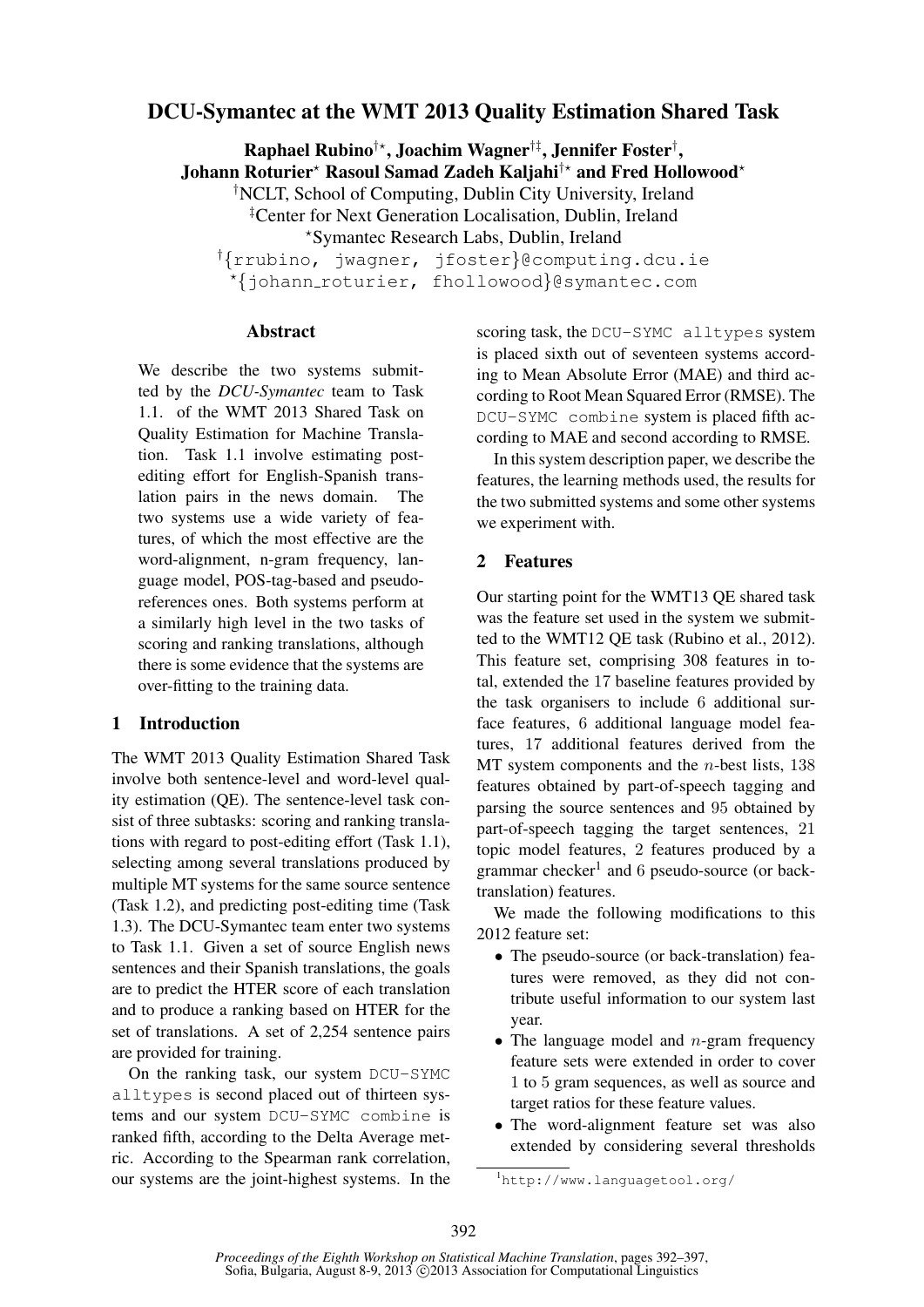when counting the number of target words aligned with source words.

- We extracted 8 additional features from the decoder log file, including the number of discarded hypotheses, the total number of translation options and the number of nodes in the decoding graph.
- The set of topic model features was reduced in order to keep only those that were shown to be effective on three quality estimation datasets (the details can be found in (Rubino et al. (to appear), 2013)). These features encode the difference between source and target topic distributions according to several distance/divergence metrics.
- Following Soricut et al. (2012), we employed pseudo-reference features. The source sentences were translated with three different MT systems: an in-house phrase-based SMT system built using Moses (Koehn et al., 2007) and trained on the parallel data provided by the organisers, the rule-based system Systran<sup>2</sup> and the online, publicly available, Bing Translator<sup>3</sup>. The obtained translations are compared to the target sentences using sentence-level BLEU (Papineni et al., 2002), TER (Snover et al., 2006) and the Levenshtein distance (Levenshtein, 1966).
- Also following Soricut et al. (2012), oneto-one word-alignments, with and without Part-Of-Speech (POS) agreement, were included as features. Using the alignment information provided by the decoder, we POS tagged the source and target sentences with TreeTagger (Schmidt, 1994) and the publicly available pre-trained models for English and Spanish. We mapped the tagsets of both languages by simplifying the initial tags and obtain a reduced set of 8 tags. We applied that simplification on the tagged sentences before checking for POS agreement.

### 3 Machine Learning

In this section, we describe the learning algorithms and feature selection used in our experiments, leading to the two submitted systems for the shared task.

# 3.1 Primary Learning Method

To estimate the post-editing effort of translated sentences, we rely on regression models built using the Support Vector Machine (SVM) algorithm for regression  $\epsilon$ -SVR, implemented in the LIB-SVM toolkit (Chang and Lin, 2011). To build our final regression models, we optimise SVM hyper-parameters ( $C$ ,  $\gamma$  and  $\epsilon$ ) using a grid-search method with 5-fold cross-validation for each parameter triplet. The parameters leading to the best MAE, RMSE and Pearson's correlation coefficient  $(r)$  are kept to build the model.

# 3.2 Feature Selection on Feature Types

In order to reduce the feature and obtain more compact models, we apply feature selection on each of our 15 feature types. Examples of feature types are *language model features* or *topic model features*. For each feature type, we apply a feature subset evaluation method based on the wrapper paradigm and using the best-first search algorithm to explore the feature space. The M5P (Wang and Witten, 1997) regression tree algorithm implemented in the Weka toolkit (Hall et al., 2009) is used with default parameters to train and evaluate a regression model for each feature subset obtained with best-first search. A 10-fold crossvalidation is performed for each subset and we keep the features leading to the best RMSE. We use M5P regression trees instead of  $\epsilon$ -SVR because grid-search with the latter is too computationally expensive to be applied so many times. Using feature selection in this way, we obtain 15 reduced feature sets that we combine to form the DCU-SYMC alltypes system, containing 102 features detailed in Table 1.

# 3.3 Feature Binarisation

In order to aid the SVM learner, we also experiment with binarising our feature set, i.e. converting our features with various feature value ranges into features whose values are either 1 or 0. Again, we employ regression tree learning. We train regression trees with M5P and M5P- $R<sup>4</sup>$  (implemented in the Weka toolkit) and create a binary feature for each regression rule found in the trees (ignoring the leaf nodes). For example, a binary feature indicating whether the Bing TER score is less than or equal to 55.685 is derived from the

<sup>&</sup>lt;sup>2</sup>Systran Enterprise Server version 6

<sup>3</sup> http://www.bing.com/translator

<sup>&</sup>lt;sup>4</sup>We experiment with J48 decision trees as well, but this method did not outperform regression tree methods.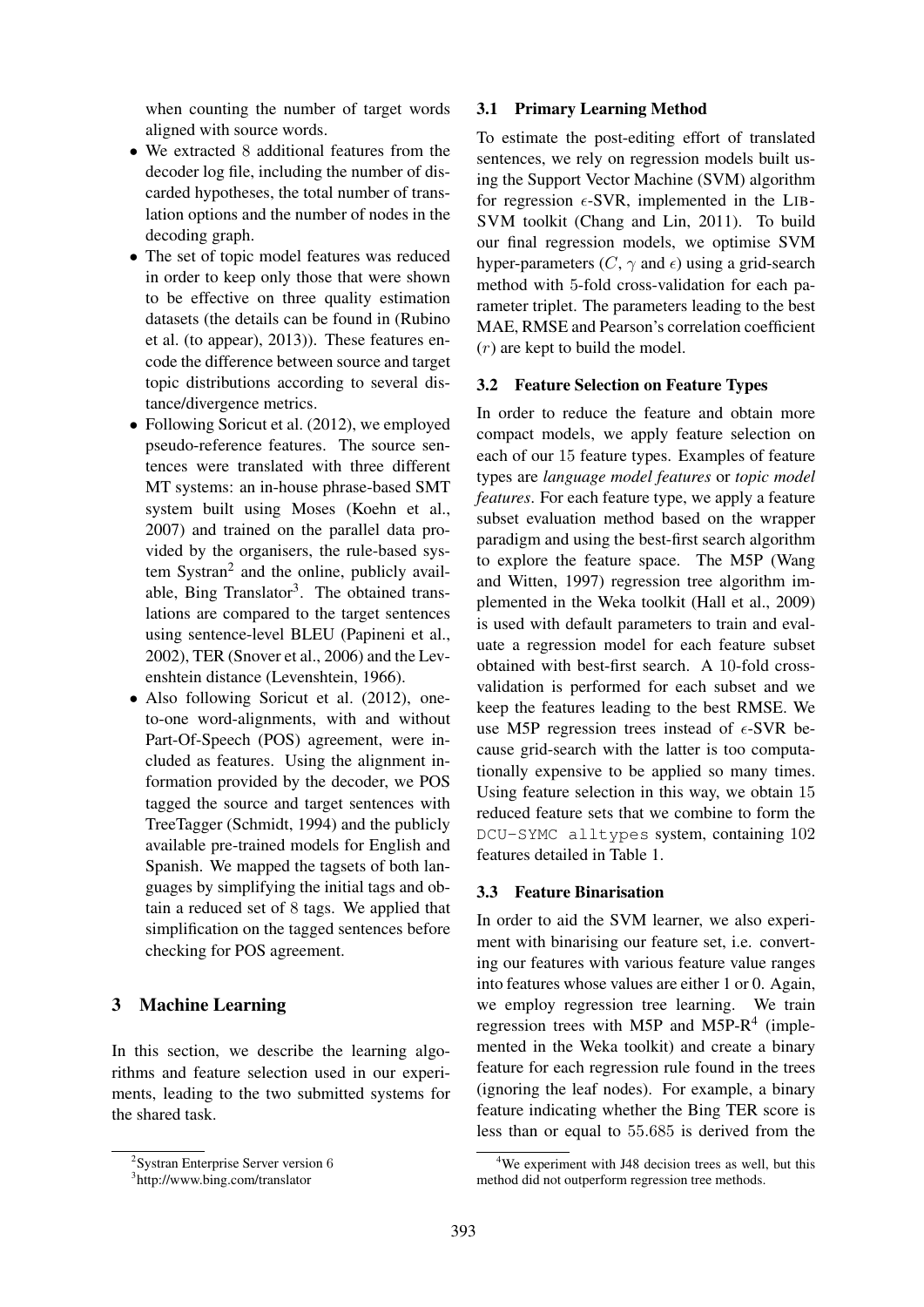| <b>Backward LM</b>                                                                                                                         |
|--------------------------------------------------------------------------------------------------------------------------------------------|
| Source 1-gram perplexity.                                                                                                                  |
| Source & target 1-grams perplexity ratio.                                                                                                  |
| Source & target 3-grams and 4-gram perplexity ratio.                                                                                       |
| <b>Target Syntax</b>                                                                                                                       |
| Frequency of tags: ADV, FS, DM, VLinf, VMinf, semicolon, VLger, NC, PDEL, VEfin, CC, CCNEG, PPx, ART, SYM,                                 |
| CODE, PREP, SE and number of ambiguous tags                                                                                                |
| Frequency of least frequent POS 3-gram observed in a corpus.                                                                               |
| Frequency of least frequent POS 4-gram and 6-gram with sentence padding (start and end of sentence tags) observed in a                     |
| corpus.                                                                                                                                    |
| Source Syntax                                                                                                                              |
| Features from three probabilistic parsers. (Rubino et al., 2012).                                                                          |
| Frequency of least frequent POS 2-gram, 4-gram and 9-gram with sentence padding observed in a corpus.                                      |
| Number of analyses found and number of words, using a Lexical Functional Grammar of English as described in Rubino                         |
| et al. (2012).                                                                                                                             |
| $\overline{LM}$                                                                                                                            |
| Source unigram perplexity.                                                                                                                 |
| Target 3-gram and 4-gram perplexity with sentence padding.                                                                                 |
| Source & target 1-gram and 5-gram perplexity ratio.                                                                                        |
| Source & target unigram log-probability.                                                                                                   |
| Decoder                                                                                                                                    |
| Component scores during decoding.                                                                                                          |
| Number of phrases in the best translation.                                                                                                 |
| Number of translation options.                                                                                                             |
| $N$ -gram Frequency                                                                                                                        |
| Target 2-gram in second and third frequency quartiles.                                                                                     |
| Target 3-gram and 5-gram in low frequency quartiles.                                                                                       |
| Number of target 1-gram seen in a corpus.                                                                                                  |
| Source & target 1-grams in highest and second highest frequency quartile.                                                                  |
| One-to-One Word-Alignment                                                                                                                  |
| Count of O2O word alignment, weighted by target sentence length.                                                                           |
| Count of O2O word alignment with POS agreement, weighted by count of O2O, by source length, by target length.                              |
| Pseudo-Reference                                                                                                                           |
| Moses translation TER score.                                                                                                               |
| Bing translation number of words and TER score.                                                                                            |
| Systran sBLEU, number of substitutions and TER score.                                                                                      |
| Surface                                                                                                                                    |
|                                                                                                                                            |
| Source number of punctuation marks and average words occurrence in source sentence.                                                        |
| Target number of punctuation marks, uppercased letters and binary value if the last character of the sentence is a punctuation<br>mark.    |
| Ratio of source and target sentence lengths, average word length and number of punctuation marks over sentence lengths.                    |
| Topic Model                                                                                                                                |
|                                                                                                                                            |
| Cosine distance between source and target topic distributions.<br>Jensen-Shannon divergence between source and target topic distributions. |
| <b>Word Alignment</b>                                                                                                                      |
|                                                                                                                                            |
| Averaged number of source words aligned per target words with $p(s t)$ thresholds: 1.0, 0.75, 0.5, 0.25, 0.01                              |
| Averaged number of source words aligned per target words with $p(s t) = 0.01$ weighted by target words frequency                           |
| Averaged number of target words aligned per source word with $p(t s) = 0.01$ weighted by source words frequency                            |
| Ratio of source and target averaged aligned words with thresholds: 1.0 and 0.1, and with threshold: 0.75, 0.5, 0.25 weighted               |
| by words frequency                                                                                                                         |

Table 1: Features selected with the wrapper approach using best-first search and M5P. These features are included in the submitted system *alltypes*.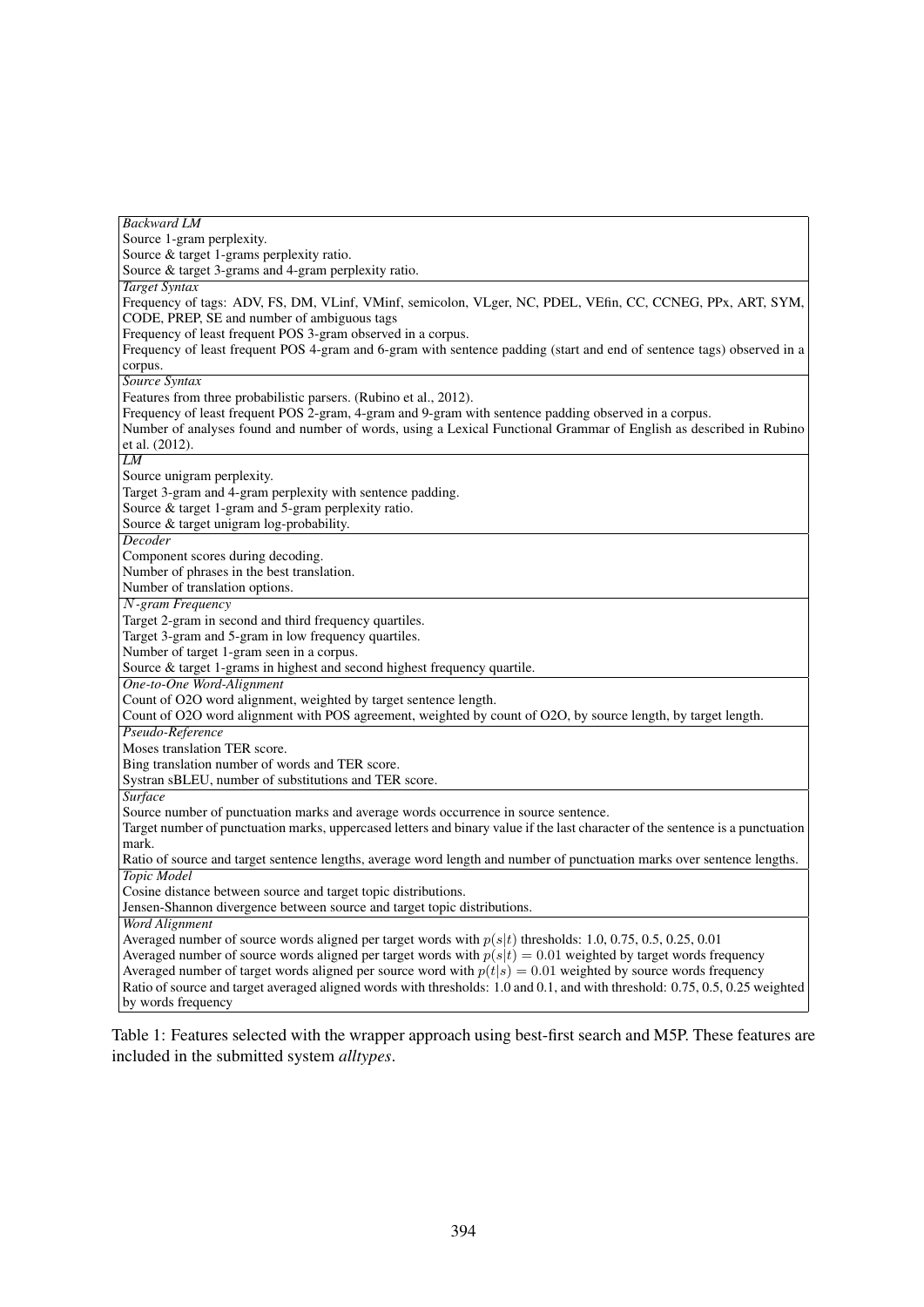| Feature to which threshold $t$ is applied    | $t\leq$   |
|----------------------------------------------|-----------|
| Target 1-gram backward LM log-prob.          | $-35.973$ |
| Target 3-gram backward LM perplexity         | 7144.99   |
| Probabilistic parsing feature                | 3.756     |
| Probabilistic parsing feature                | 57.5      |
| Frequency of least frequent POS 6-gram       | 0.5       |
| Source 3-gram LM log-prob.                   | 65.286    |
| Source 4-gram LM perplexity with padding     | 306.362   |
| Target 2-gram LM perplexity                  | 176.431   |
| Target 4-gram LM perplexity                  | 426.023   |
| Target 4-gram LM perplexity with padding     | 341.801   |
| Target 5-gram LM perplexity                  | 112.908   |
| Ratio src&trg 5-gram LM log-prob.            | 1.186     |
| MT system component score                    | $-50$     |
| MT system component score                    | $-0.801$  |
| Source 2-gram frequency in low quartile      | 0.146     |
| Ratio src&trg 2-gram in high freq. quartile  | 0.818     |
| Ratio src&trg 3-gram in high freq. quartile  | 0.482     |
| O2O word alignment                           | 15.5      |
| Pseudo-ref. Moses Levenshtein                | 19        |
| Pseudo-ref. Moses TER                        | 21.286    |
| Pseudo-ref. Bing TER                         | 16.905    |
| Pseudo-ref. Bing TER                         | 23.431    |
| Pseudo-ref. Bing TER                         | 37.394    |
| Pseudo-ref. Bing TER                         | 55.685    |
| Pseudo-ref. Systran sBLEU                    | 0.334     |
| Pseudo-ref. Systran TER                      | 36.399    |
| Source average word length                   | 4.298     |
| Target uppercased/lowercased letters ratio   | 0.011     |
| Ratio src&trg average word length            | 1.051     |
| Source word align., $p(s t) > 0.75$          | 11.374    |
| Source word align., $p(s t) > 0.1$           | 485.062   |
| Source word align., $p(s t) > 0.75$ weighted | 0.002     |
| Target word align., $p(t s) > 0.01$ weighted | 0.019     |
| Word align. ratio $p > 0.25$ weighted        | 1.32      |

Table 2: Features selected with the M5P-R M50 binarisation approach. For each feature, the corresponding rule indicates the binary feature value. These features are included in the submitted system *combine* in addition to the features presented in Table 1.

### regression rule *Bing TER score*  $\leq 55.685$ .

The primary motivation for using regression tree learning in this way was to provide a quick and convenient method for binarising our feature set. However, we can also perform feature selection using this method by experimenting with various minimum leaf sizes (Weka parameter  $M$ ). We plot the performance of the M5P and M5P-R (optimising towards correlation) over the parameter M and select the best three values of M. To experiment with the effect of smaller and larger feature sets, we further include parameters of  $M$  that (a) lead to an approximately 50% bigger feature set and (b) to an approximately 50% smaller feature set.

Our DCU-SYMC combine system was built by combining the DCU-SYMC alltypes feature set, reduced using the best-first M5P wrapper approach as described in subsection 3.2, with a binarised set produced using an M5P regression tree with a minimum of 50 nodes per leaf. This latter configuration, containing 34 features detailed in Table 2, was selected according to the evaluation scores obtained during cross-validation on the training set using  $\epsilon$ -SVR, as described in the next section. Finally, we run a greedy backward feature selection algorithm wrapping  $\epsilon$ -SVR on both DCU-SYMC alltypes and DCU-SYMC combine in order to optimise our feature sets for the SVR learning algorithm, removing 6 and 2 features respectively.

#### 4 System Evaluation and Results

In this section, we present the results obtained with  $\epsilon$ -SVR during 5-fold cross-validation on the training set and the final results obtained on the test set. We selected two systems to submit amongst the different configurations based on MAE, RMSE and r. As several systems reach the same performance according to these metrics, we use the number of support vectors (noted *SV*) as an indicator of training data over-fitting. We report the results obtained with some of our systems in Table 3.

The results show that the submitted systems DCU-SYMC alltypes and DCU-SYMC combine lead to the best scores on crossvalidation, but they do not outperform the system combining the 15 feature types without feature selection  $(15 \t{types})$ . This system reaches the best scores on the test set compared to all our systems built on reduced feature sets. This indicates that we over-fit and fail to generalise from the training data.

Amongst the systems built using reduced feature sets, the M5P-R M80 system, based on the tree binarisation approach using M5P-R, yields the best results on the test set on 3 out of 4 official metrics. These results indicate that this system, trained on 16 features only, tends to estimate HTER scores more accurately on the unseen test data. The results of the two systems based on the M5P-R binarisation method are the best compared to all the other systems presented in this Section. This feature binarisation and selection method leads to robust systems with few features: 31 and 16 for M5P-R M50 and M5P-R M80 respectively. Even though these systems do not lead to the best results, they outperform the two submitted systems on one metric used to evaluate the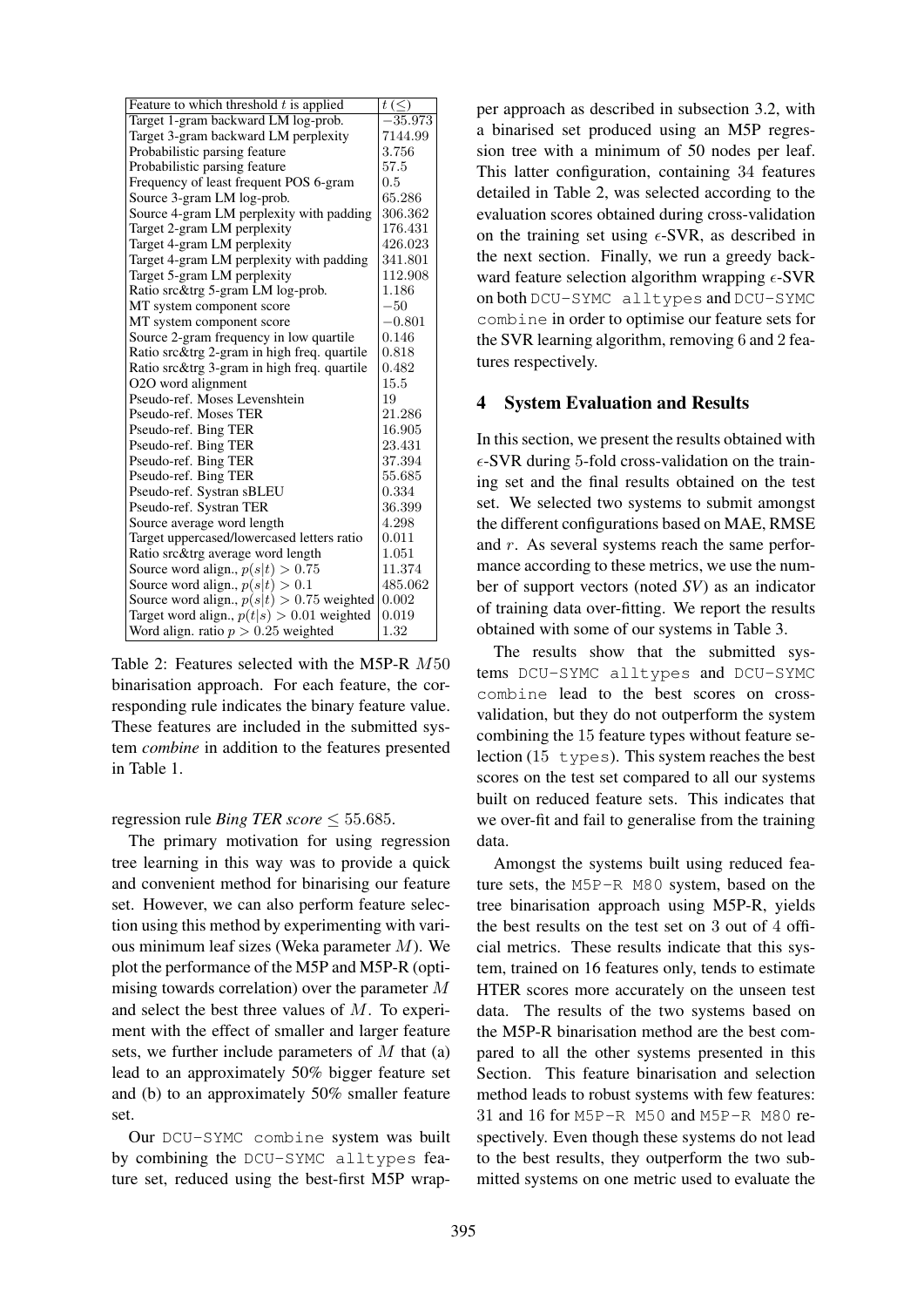|                         |                | Cross-Validation |             |       |           | Test  |             |          |          |
|-------------------------|----------------|------------------|-------------|-------|-----------|-------|-------------|----------|----------|
| System                  | nb feat        | <b>MAE</b>       | <b>RMSE</b> | r     | <b>SV</b> | MAE   | <b>RMSE</b> | DeltaAvg | Spearman |
| 15 types                | 442            | 0.106            | 0.138       | 0.604 | 1194.6    | 0.126 | 0.156       | 0.108    | 0.625    |
| M5P M50                 | 34             | 0.106            | 0.138       | 0.600 | 1417.8    | 0.135 | 0.167       | 0.102    | 0.586    |
| <b>M5P</b> <i>M</i> 130 | $\overline{4}$ | 0.114            | 0.145       | 0.544 | 750.6     | 0.142 | 0.173       | 0.079    | 0.517    |
| M5P-R $M50$             | 31             | 0.106            | 0.137       | 0.610 | 655.4     | 0.135 | 0.166       | 0.100    | 0.591    |
| M5P-R $M80$             | 16             | 0.107            | 0.139       | 0.597 | 570.6     | 0.134 | 0.165       | 0.106    | 0.597    |
| alltypes $*$            | 96             | 0.104            | 0.135       | 0.624 | 1130.6    | 0.135 | 0.171       | 0.101    | 0.589    |
| combine*                | 134            | 0.104            | 0.134       | 0.629 | 689.8     | 0.134 | 0.166       | 0.098    | 0.588    |

Table 3: Results obtained with different regression models, during cross-validation on the training set and on the test set, depending on the feature selection method. Systems marked with  $*$  were submitted for the shared task.

scoring task and two metrics to evaluate the ranking task.

On the systems built using reduced feature sets, we observe a difference of approximately 0.03pt absolute between the MAE and RMSE scores obtained during cross-validation and those on the test set. Such a difference can be related to training data over-fitting, even though the feature sets obtained with the tree binarisation methods are small. For instance, the system M5P M130 is trained on 4 features only, but the difference between cross-validation and test MAE scores is similar to the other systems. We see on the final results that our feature selection methods is an over-fitting factor: by selecting the features which explain well the training set, the final model tends to generalise less. The selected features are suited for the specificities of the training data, but are less accurate at predicting values on the unseen test set.

# 5 Discussion

Training data over-fitting is clearly shown by the results presented in Table 3, indicated by the performance drop between results obtained during cross-validation and the ones obtained on the test set. While this drop may be related to data overfitting, it may also be related to the use of different machine learning methods for feature selection (M5P and M5P-R) and for building the final regression models ( $\epsilon$ -SVR). In order to verify this aspect, we build two regression models using M5P, based on the feature sets alltypes and combine. Results are presented in Table 4 and show that, for the alltypes feature set, the RMSE, DeltaAvg and Spearman scores are improved using M5P compared to SVM. For the combine feature set, the scoring results (MAE and RMSE) are better using SVM, while the ranking results are similar for both machine learning methods.

The performance drop between the results on the training data (or a development set) and the test data was also observed by the highest ranked participants in the WMT12 QE shared task. To compare our system without feature selection to the winner of the previous shared task, we evaluate the 15 types system in Table 3 using the WMT12 QE dataset. The results are presented in Table 5. We can see that similar MAEs are obtained with our feature set and the WMT12 QE winner, whereas our system gets a higher RMSE (+0.01). For the ranking scores, our system is worse using the DeltaAvg metric while it is better on Spearman coefficient.

# 6 Conclusion

We presented in this paper our experiments for the WMT13 Quality Estimation shared task. Our approach is based on the extraction of a large initial feature set, followed by two feature selection methods. The first one is a wrapper approach using M5P and a best-first search algorithm, while the second one is a feature binarisation approach using M5P and M5P-R. The final regression models were built using  $\epsilon$ -SVR and we selected two systems to submit based on cross-validation results.

We observed that our system reaching the best scores on the test set was not a system trained on a reduced feature set and it did not yield the best cross-validation results. This system was trained using 442 features, which are the combination of 15 different feature types. Amongst the systems built on reduced sets, the best results are obtained